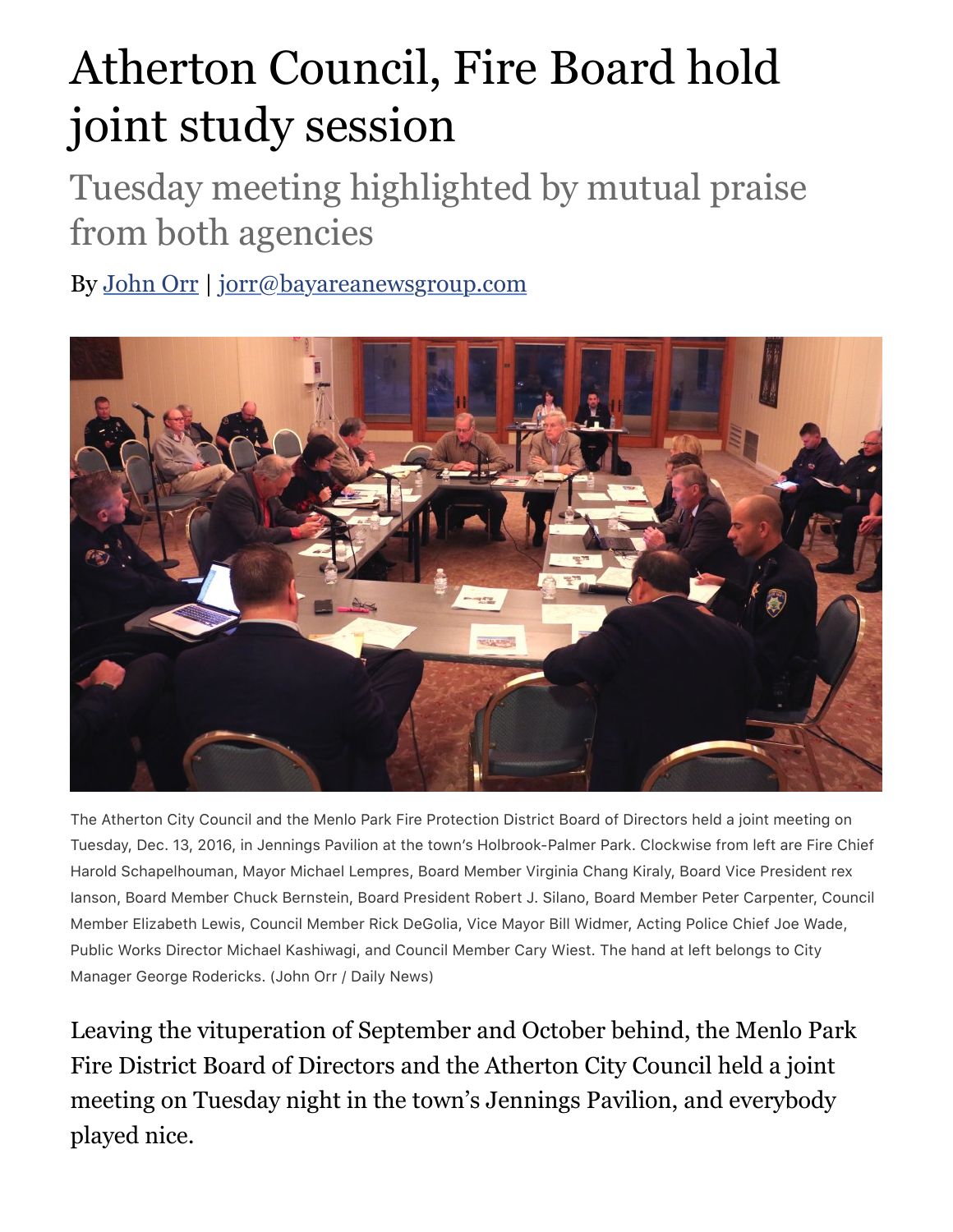After some confusion as to who was in charge of the meeting, Board President Robert Silano or Atherton Mayor Michael Lempres, it was settled that the meeting would be largely casual, rules of order pretty much ignored.

Several times through the study session, Atherton council members mentioned how happy they were with the service provided to the town by the fire district, and various members of the fire congregation, including Chief Harold Schapelhouman, praised the town for its willingness to cooperate with the district.

"At some cities," Schapelhouman said, "We only get to talk to the council during public comments for two minutes."

Tensions between the two agencies had developed when the town began planning for its new civic center and asked the fire district if it would want to get involved, and maybe station a unit in the new facility. The district replied with a flat "no."



Menlo Park Fire Protection District Board Member Virginia Chang Kiraly, left, and Atherton Mayor Michael Lempres compare notes during a joint meeting of the district board and the city council in Holbrook-Palmer Park on Tuesday, Dec. 13, 2016. (John Orr / Daily News)

Concurrently, the town had begun a website posting in which it listed services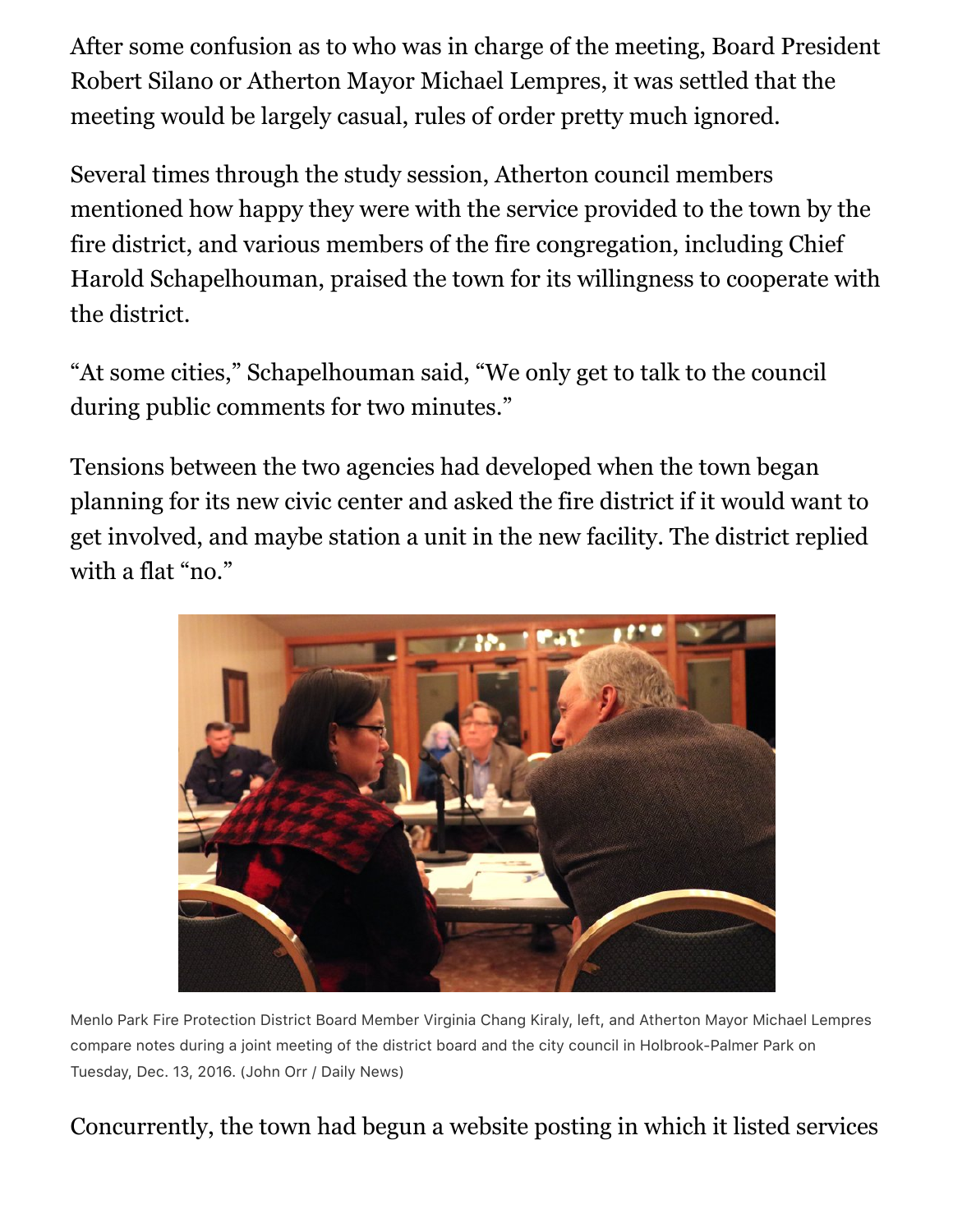received by residents from various agencies, including costs for those services, and asked the fire district to provide such information for its services in Atherton.

The fire district responded that it didn't keep information in that form, and in an October letter from Silano said that it didn't have to provide that information to the town in any case.

Fire Board Member Peter Carpenter — a resident of Atherton and at that time the board's liaison to Atherton — accused the town of poor fiscal management, saying it was just trying to take money from the district to finance its new civic center.

On Tuesday, discussion began on other issues, including the need to "improve community education" regarding residential address numbering.

Fire Marshal Jon Johnston discussed the department's desire for residents to install illuminated residence numbers, to make it easier for emergency units to find the right home at night in the town's dark streets.

New construction is already getting such numbers, he pointed out, but as Carpenter said, it would be to residents' benefit if they all installed illuminated numbers.

Council Member Elizabeth Lewis said the town could communicate that thought to residents, perhaps in the town's weekly mailings to residents, with a questioning look to City Manager George Rodericks, who nodded in agreement.

Schapelhouman said "firefighters learn the streets in their first year on the job, plus we use GPS."

The meeting included discussion of local assembly points for use in emergency situations. Carpenter, who is involved in organizing such community-based services in his Lindenwood neighborhood, displayed a sign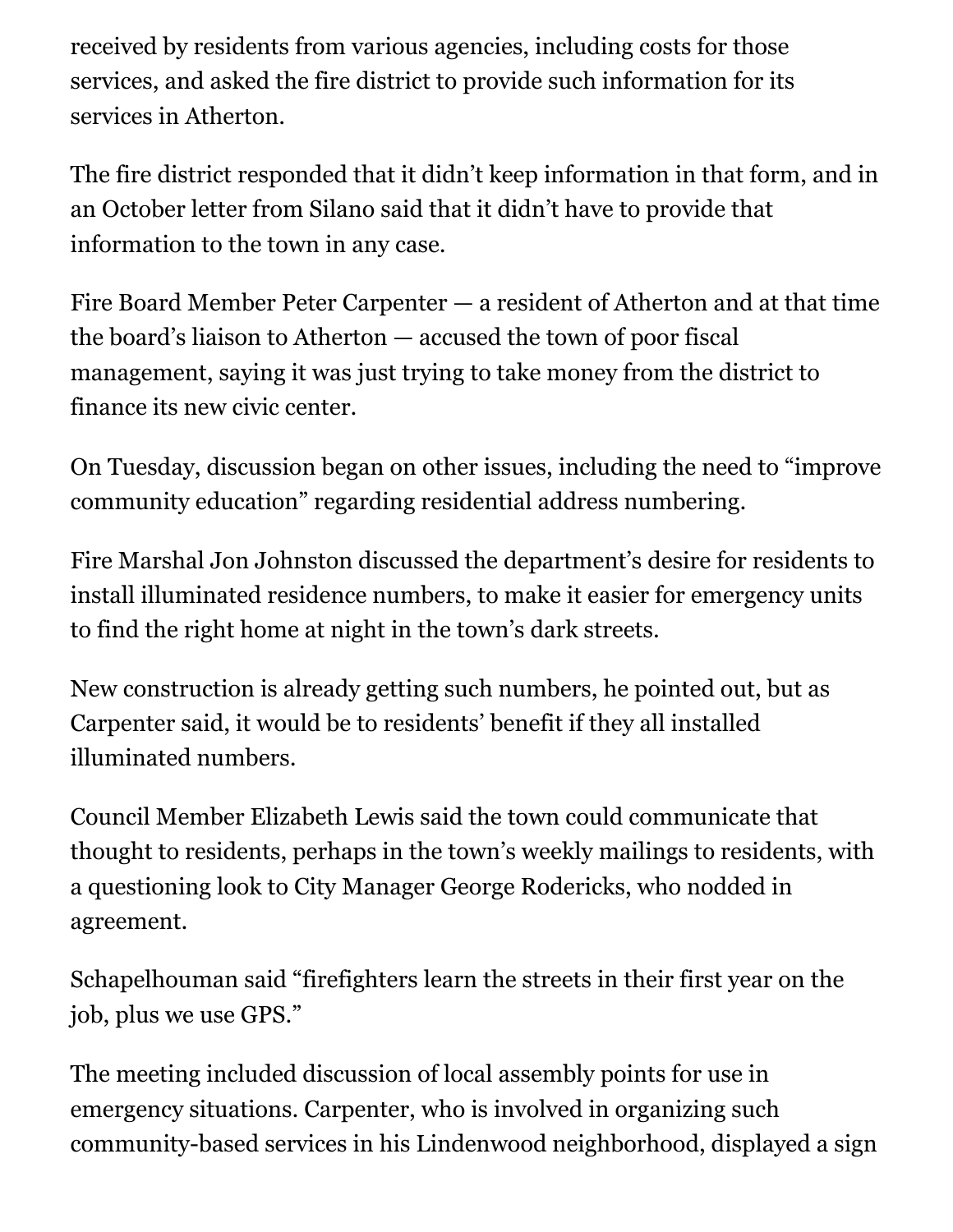meant to be used to mark such an assembly point.

There are 16 designated areas in town meant to have assembly points and training for residents to be able to provide aid in the event of an earthquake or fire, before the trained professionals such as police officers and fire personnel show up. Only 10 of those 16 areas have leaders at the moment.

Acting Chief of Police Joe Wade spoke up in praise of the residents who get involved, "the people who get passionate about it." Lindenwood, he said, "took the bull by the horns." People need to do the drills, he said, which are part of the training provided by the fire district and police department.

Council Member Rick DeGolia suggested that the Lindenwood area might serve as an example to the rest of the town in developing a system of assembly points and placement of caches of emergency supplies.

With the meeting's planned end time approaching, the conferees skipped ahead to discussion of the "District's Vision for Fire Station 3 Growth."

That facility, on Almendral Avenue near El Camino Real, is the only station actually in Atherton, although the town is served by five surrounding stations.

Still, the chief noted, expansion at State 3 would be desirable, although difficult to make happen. The district would like it to be large enough to have more than one bay for equipment, and that it be a drive-through bay.

"But look at the property around it," Schapelhouman said. Purchasing surrounding properties in Atherton would be out of the question because of cost.